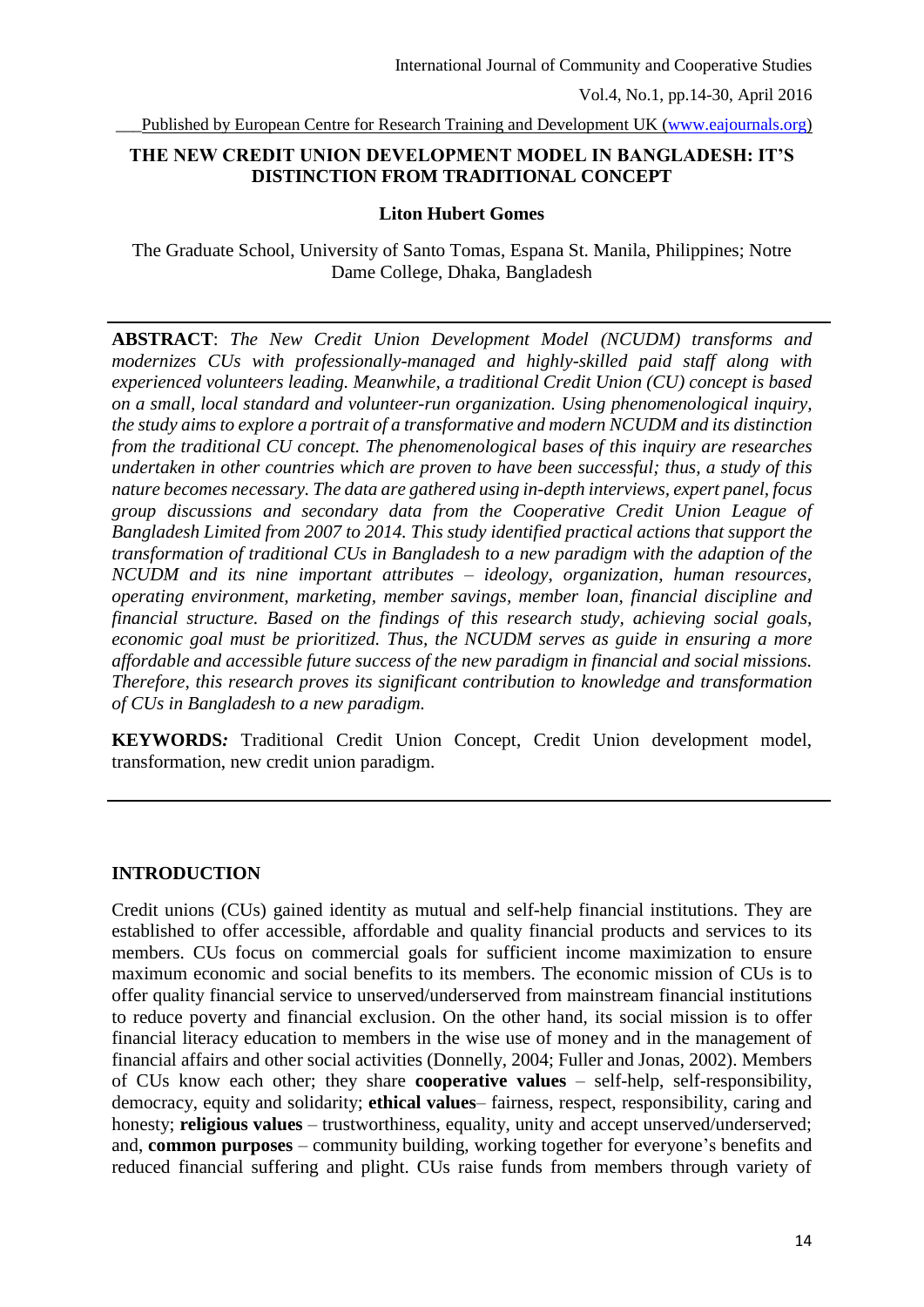Vol.4, No.1, pp.14-30, April 2016

Published by European Centre for Research Training and Development UK [\(www.eajournals.org\)](http://www.eajournals.org/)

savings and loan products and where human and social values protect funds (Donnelly, 2004; Fuller and Jonas, 2002).

Franz Hermann Schulze-Delitzsch began urban CU in 1852 in England, while Friedrich Wilhelm Raiffeisen founded the first rural CU in Germany in 1864. In Bangladesh, the CU movement started in 1955. The first CU established in Bangladesh was 'The Christian Cooperative Credit Union Limited, Dhaka' (best known as 'Dhaka Credit'). This is found within the urban Catholic Christian community in the Capital City of Dhaka. Rev. Fr. Charles. J. Young, CSC, is the father of CUs, while Most Rev. Lawrence Leo Graner, CSC, is the visionary of CUs in Bangladesh. Part of the social and missionary responsibility of the Catholic Church is to encourage rural communities including Muslims, Hindus and Buddhists to participate in the CU movement; thus, spreading fast country-wide.

In 1979, Dhaka Credit established the National Federation of CUs in Bangladesh called, 'The Cooperatives Credit Unions League of Bangladesh Limited' (CCULB). Passion and awareness of CUs are considered by Catholic Christians as seeds, thus, causing it to spread widely in Bangladesh. In the last sixty years, credit unions grew in number but unmatched by growth in members and assets. Presently, the total number of CUs in Bangladesh is 720, thirty-three (33) of which are considered large in terms of assets and membership; 184 are medium and 503 are small (Gomes, 2012). Several countries have similar experience in terms of growth (Jones, 2007; Donnelly, 2004).

Members of Credit Unions are usually inspired by the spirit of self-help, cooperative philosophy, human and social values. Moreover, they willingly work to uplift own financial development. CUs are established on the basis of 'residency' or 'employment/workplace', 'church community' or 'particular community', association or particular company', 'trade union' or 'particular political party', and 'profession' or other forms of small communities (Donnelly, 2004; Fuller and Jonas, 2002).

Schulze calls CU "people's bank," a bond of association that requires members to contribute substantial share capital as security; Raiffeisen's CU strongly focuses on human and social values. Schulze's CU approach focuses on urban-setting while Raiffeisen's is poor ruraloriented. Schulze considers entrepreneurs important while Raiffeisen significantly gives importance to microfinance. Schulze relies on commercial approach, where Raiffeisen relies on strong bonds of solidarity, presently known as social capital (Owen, 2007).

CUs began with prioritized social goals based on a mindset of small, society-oriented, volunteer-run organizations for affordable loan services to low-income members; very little priority was given to business objectives for long term sustainable development (Decker and Jones, 2007).Well-wishers, researchers, experts and previous leaders remark that CUs grow in number but unmatched by growth in terms of members or assets. CUs with the largest number are unable to generate sufficient income from business to sustain operations which raises questions about directors' competency and management performance. Khan (2014) posits that there are a number of flaws in activities of cooperatives in the country, among which are: cooperative societies are ineffective due to lack of competent operational personnel, lack of leadership, lack of training and research and lack of logistic support.

Presently, CUs are found in urban, rural and industrial areas in the country. Two schools of thought divide CU leaders. One school of thought links CU objective following some form of classical-based economic model. Leaders link CU functions to economic relationship and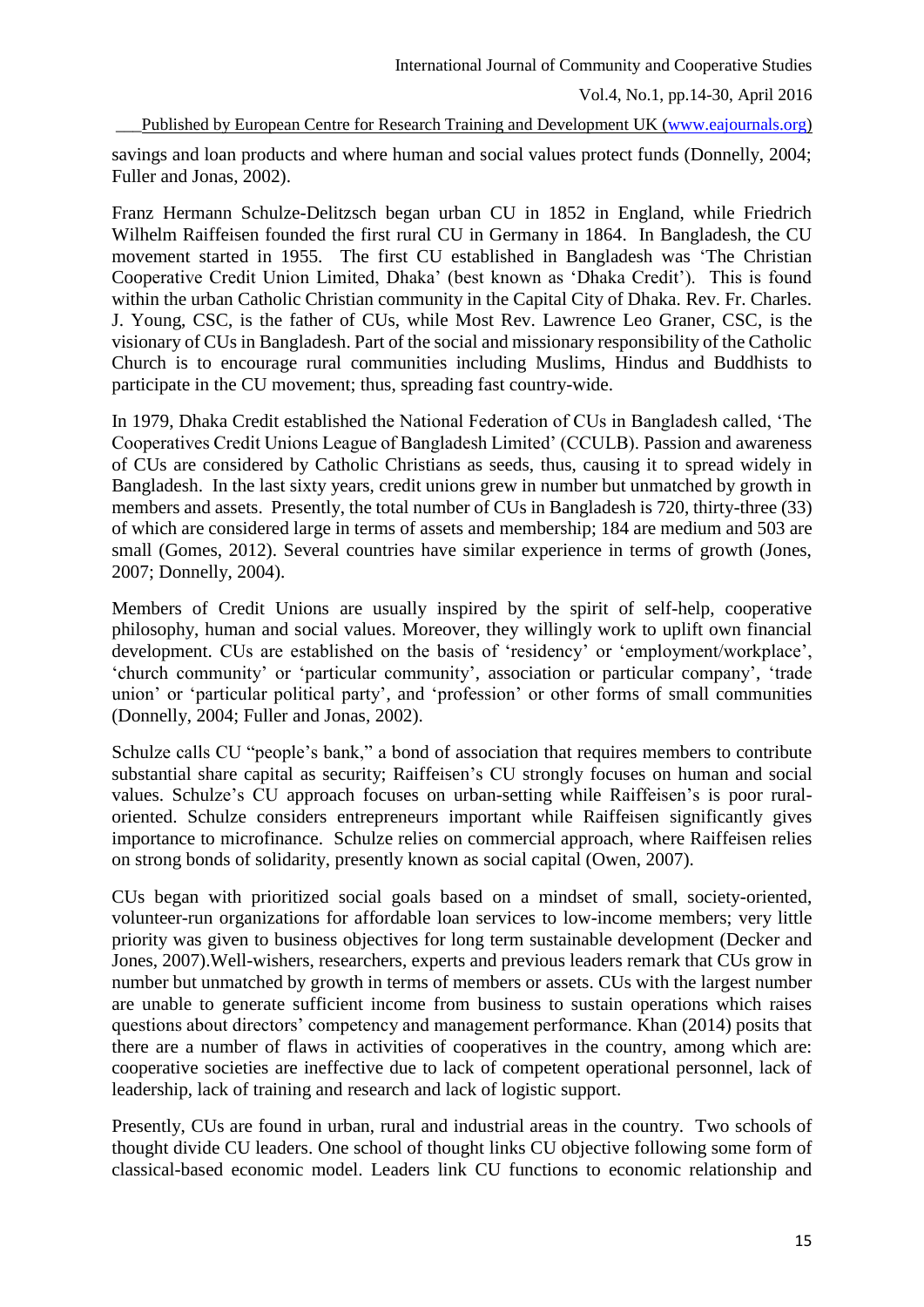Published by European Centre for Research Training and Development UK [\(www.eajournals.org\)](http://www.eajournals.org/)

between CU and its members. Another school of thought defends credit unions' main objective which is the promotion of thrift directed to fulfill human and social missions. The differing views on CU objective functions should benefit from an analysis of how CU principles fit within the overall CU principles throughout their emergence and development into the current internationally-accepted principles adopted by WOCCU.

The above indicators and assumptions are wake-up calls for CUs in Bangladesh to have research and development. This study aims to explore the attributes of CUs in Bangladesh and identify practical interventions to adopt the NCUDM attributes for change/transformation; this move has been proven successful in other countries (Jones, 2009, Donnelly, 2004; Fuller and Jonas, 2002). Thus, a study of this nature becomes necessary. Specifically, this study follows two-fold goals. **First,** it explores the term "New Model Credit Union Development" (NCUDM), and differentiates it from the traditional concept as accounted for by previous researchers. **Second,** it identifies practical actions and interventions that could support the transformation of CUs to a new paradigm called NCUDM that adopts such attributes as ideology, organization, human resources, operating environment, marketing, member savings, member loan, financial discipline and financial structure. Figure 1 signifies the theoretical framework of present study.



**Figure 1. Theoretical Framework**

### **The Traditional Credit Union Concept**

The traditional credit union concept focuses on 'social development' (Jones, 2002; Richardson, 2000b). Researchers note that traditional concept has an image of a small, local standard, closed-hand, volunteer-run community organization, founded on a common bond and provides low cost loans to people with low income (Jones, 20012; Fuller and Jonas , 2008). Traditional concept in rural poor community lack resources to save and fund their own loan; thus, most of this type of CUs are unsustainable and seek external grants or donations to assist its operational expenditures. It accesses premises, equipment and allowance of part-time staff; otherwise, it won't survive without external grants. Traditional concept focuses on member loans rather than member savings, and the amount of loan depends on the number of shares. As a result, it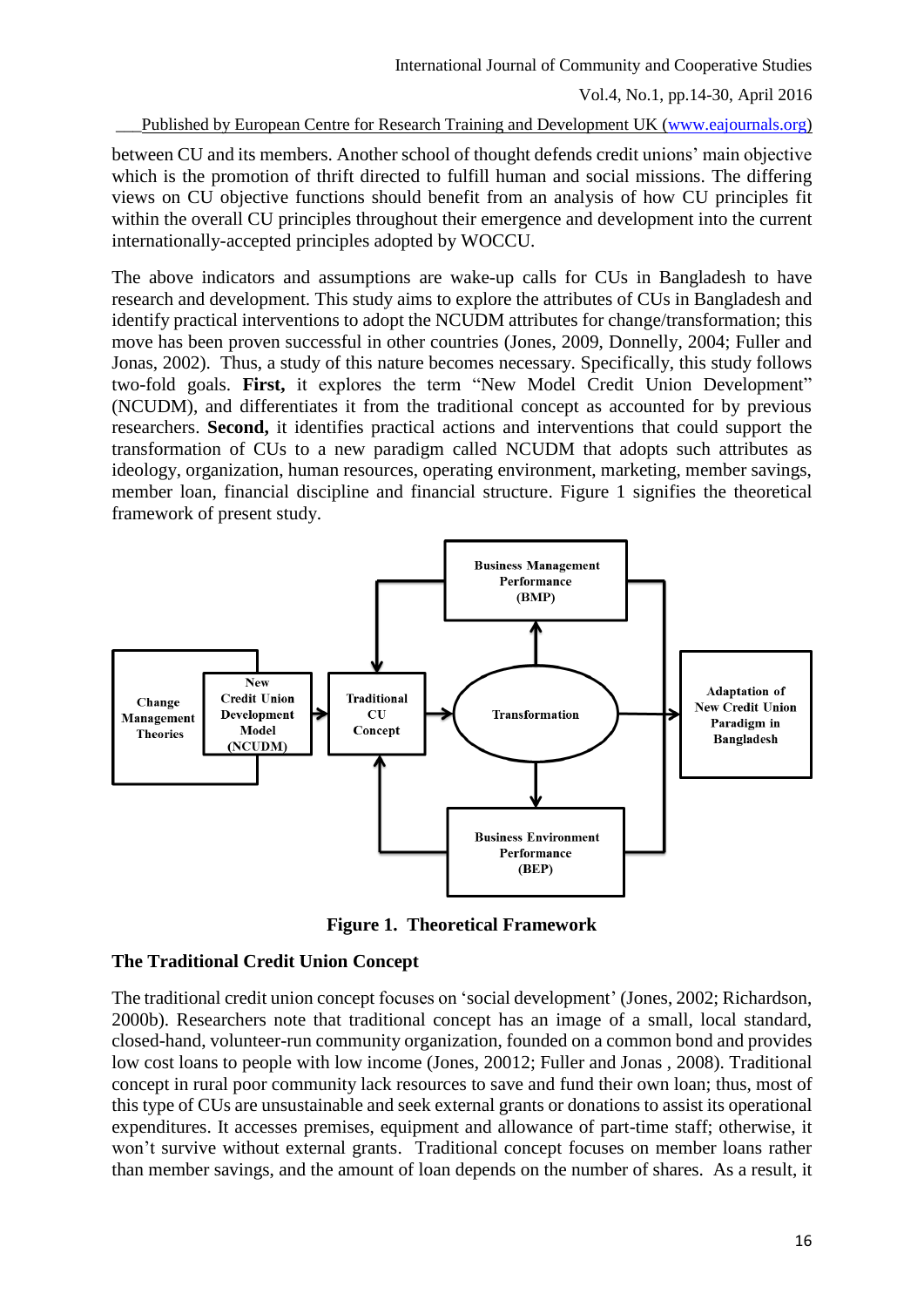Vol.4, No.1, pp.14-30, April 2016

Published by European Centre for Research Training and Development UK [\(www.eajournals.org\)](http://www.eajournals.org/)

suffers continuous shortage of loanable funds (Fullar and Mellor, 2008; Jones, 2005; Richardson, 2000b.).

This study recognizes the slow growth of British credit unions since they follow the traditional social development credit union concept (Jones, 2004). Hence, credit unions are financiallyweak with limited organizational capacity and continuous dependency on external grants (Jones, 2004). Member services are often poor, operating environment is unsuitable, premises are uncomfortable, and services depend on volunteers' availability. A number of CUs tend to serve social goals within the workforce and not to be built for market-oriented expansion. They do not adopt commercial standards and practices; they capture only a portion of employee savings. They provide small loans. This study finds out that the traditional concept is not capable of building institutional capital; thus, it cannot offer market rates of return on savings and competitive interest rates on loans. Researchers in Britain (Dayson, Paterson and Conaty, 2001) and in Bangladesh (Gomes, 2007) argue that, inevitably, traditional concept has limited capacity to serve low income communities; thus, CUs often suffer from a perception of being a 'poor person's bank' (Jones, 2004; Richardson and Lennon, 2001).

# **Defining the New Credit Union Development Model (NCUDM)**

Researcher David C. Richardson introduced the concept of the new model credit union development in 1987 and applied this in Latin America from 1987 to 1994. He was able to transform selected inefficient and vulnerable Guatemala CUs into competent and sound financial institutions (Decker and Jones, 2007; Branch and Cifuentes, 2001; Richardson, 2000a, 2000b,). Researcher Paul A. Jones modified and applied it to British CUs from December 2002 to March 2005. A radical process to restructure an organization and its operations (Brach and Cifuentes, 2001), NCUDM is understood as a 'sea-change' in thinking about organizing and managing CUs (Jones, 2012) and identified a successful route map both regionally and nationally (Jones, 2005). The new developments demand new vision, new work and new knowledge. The NCUDM transforms CUs through the management of professionals and highly-skilled paid staff and volunteers with diverse experiences. Mentioned in the study is the prioritization of economic goals and achievement of its social goals (Jones, 2001; Richardson, 2000b).

The NCUDM is founded on seven core doctrines of success: (1) serve the financial needs of the large population; (2) ensure maximized savings; (3) portfolio diversification; (4) efficient operations; (5) financial discipline; (6) self-governance; and, (7) assimilation. These doctrines of success contrast the operation of traditional concept. The NMCUD is a new CU paradigm with a road-map to transform traditional CUs into a more effective financial institution as 'Quality Credit Unions' (Decker and Jones, 2007; Jones, 2006).

### **Attributes of NCUDM**

Richardson identified eight attributes of the NCUDM: ideology, legal aspects, human resources, marketing, interest rates, credit, financial discipline and financial structure (Richardson, 2000b; Jones, 2002), while Jones focused on nine: ideology, organization, human resources, marketing, operating environment, savings, credit, financial structure and financial discipline (Jones, 2009). These nine key attributes are fundamental; these were innovated directly from research assessment and identified as most significant for transformation to new CUs paradigm (Jones, 2012). Figure 2 shows the nine important variables of the NCUDM.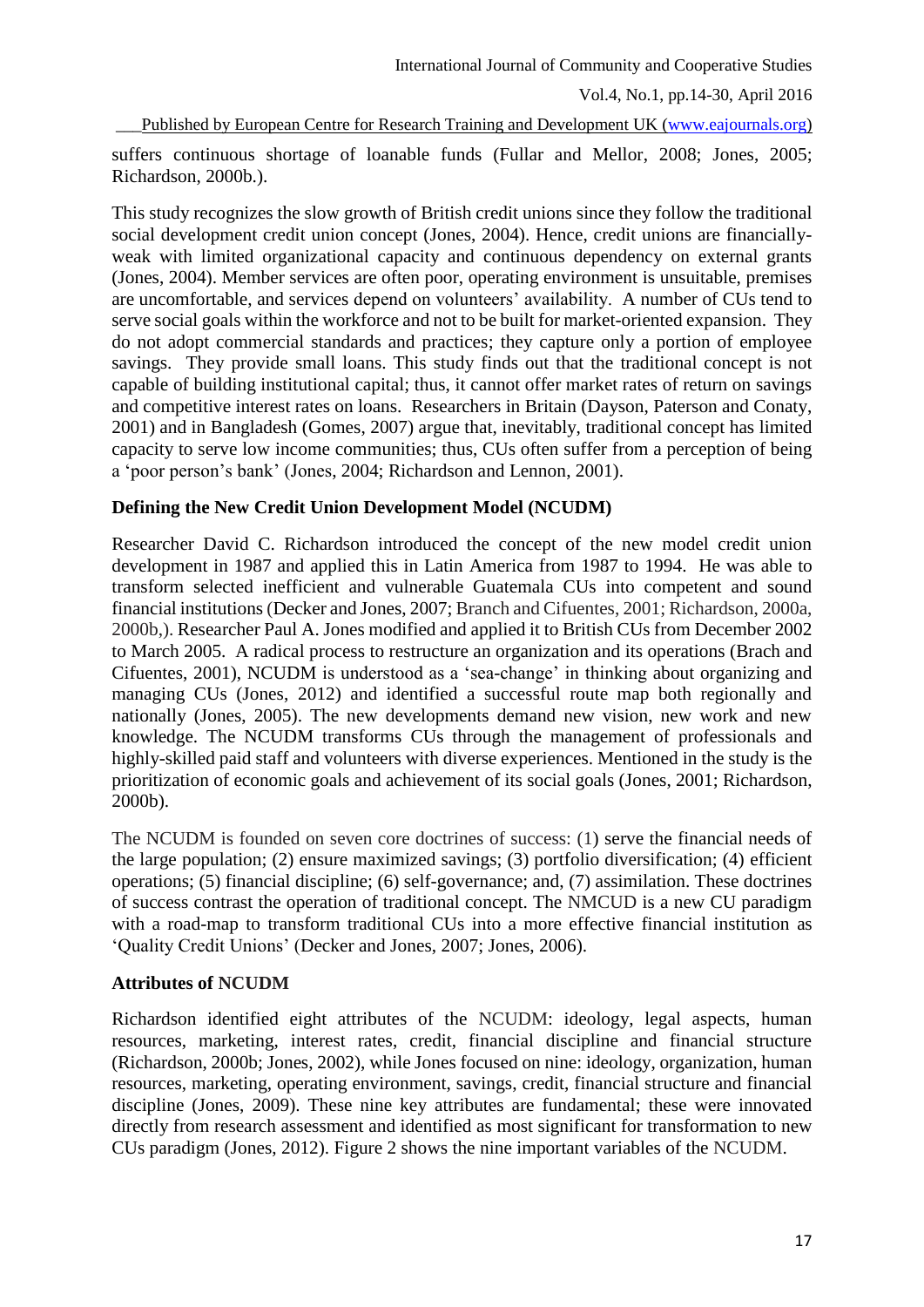Published by European Centre for Research Training and Development UK [\(www.eajournals.org\)](http://www.eajournals.org/)



**Figure 2. The Nine Attributes of NCUDM**

Table 1 focuses on the distinction between NCUDM and traditional concept from the perspective of researchers (Jones, 2009, 2002; Richardson, 2000b.) in terms of attributes.

| <b>SN</b>               | <b>Attributes</b>                          | <b>Traditional Concept</b>                                                                                           | <b>NCUDM</b>                                                                                                                                                                   |
|-------------------------|--------------------------------------------|----------------------------------------------------------------------------------------------------------------------|--------------------------------------------------------------------------------------------------------------------------------------------------------------------------------|
| $\mathbf{1}$            | <b>Ideology</b>                            | Society-oriented, small, reactive                                                                                    | Oriented towards business in order to<br>fulfill social goals; more innovative and<br>growth-oriented.                                                                         |
| $\overline{2}$          | Organizati<br>on                           | Diverse community activities,<br>locally-developed, lower income<br>groups, manual or outdated IT<br>and poor image. | Specializes in financial activities, world<br>standard, and diverse income groups,<br>modern IT, corporate image.                                                              |
| 3                       | Human<br><b>Resource</b>                   | Volunteer-dependent,<br>lack of<br>business & financial experience,<br>night staff turnover                          | paid<br>Corporate<br>approach<br>with<br>CEO/manager/administrator,<br>well-<br>trained professionals with competent<br>business & financial experience, low staff<br>turnover |
| $\overline{\mathbf{4}}$ | <b>Operating</b><br><b>Environm</b><br>ent | Outdated, restrictive<br>by-laws,<br>external regulation,<br>lack of<br>isolated from other agencies                 | Modernized, permissive<br>$&$ growth-<br>oriented by-laws                                                                                                                      |
| 5                       | <b>Marketing</b>                           | Limited<br>promotions<br>of<br>to<br>publicity, ignores research $\&$<br>uninviting<br>development,<br>premises      | Integrated with business plan, on-going<br>research & development, convenient &<br>welcoming                                                                                   |
| 6                       | <b>Member</b><br><b>Savings</b>            | savings products                                                                                                     | Low priority, interest below First priority, competitive interest rate,<br>market rate, limited & unnoticed diverse & attractive savings products                              |

| Table 1. Distinction on the Attributes between NCUDM and Traditional Concept |  |  |  |  |
|------------------------------------------------------------------------------|--|--|--|--|
|                                                                              |  |  |  |  |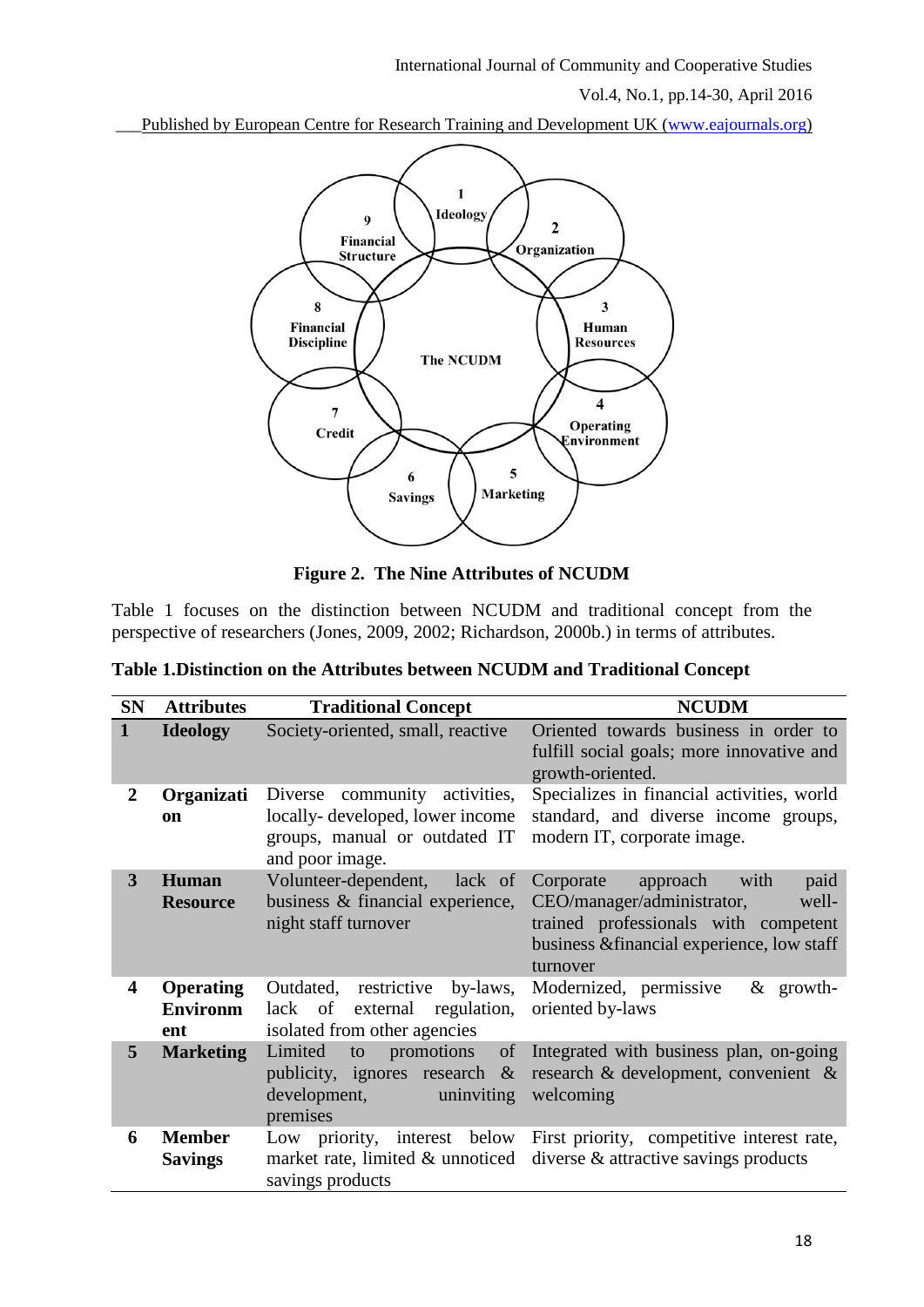Published by European Centre for Research Training and Development UK [\(www.eajournals.org\)](http://www.eajournals.org/)

|   | <b>Member</b><br>Loan                 | Inflexible lending policies, lack Market-oriented lending<br>checks                                   | approach,<br>of loanable fund, single interest available loan funds, interest rates related<br>rate, weak credit analysis & to loan character, capacity & risk-based<br>credit checks |
|---|---------------------------------------|-------------------------------------------------------------------------------------------------------|---------------------------------------------------------------------------------------------------------------------------------------------------------------------------------------|
| 8 | <b>Financial</b><br><b>Discipline</b> | Locally-maintained;<br>system, diverse financial criteria, qualified auditing<br>ineffective auditing | diverse Maintain WOCCU PEARLS standard,<br>calculations in the accounting report on prescribed time, effective $\&$                                                                   |
| 9 | <b>Financial</b><br><b>Structures</b> | Overly dependent on external<br>inadequate<br>reserves,<br>support,<br>fragile                        | Standard capitalization, strong reserves,<br>adequate resources, maintain PEARLS                                                                                                      |

The WOCCU has implemented the NCUDM in a number of countries such as Bulgaria, Macedonia, Moldova and Romania as well as outside Europe, in Kenya, Rwanda, Uganda, Philippines, Sri Lanka, Uzbekistan, Bolivia, Ecuador, Jamaica and Nicaragua. Many countries have seen the success of the new paradigm while others still have to improve. The success of CUs depends on the local context and differs from one country to another, and how leaders and staff work on it. The new model credit union development is stable, safe and viable. Financial institutions have been found to be applicable in Europe in Asia and in Africa just like what it was in Latin America.

The NCUDM attributes are grouped into three clusters: (A) Business Culture – Ideology; (B) Operational Management – organization and human resource, operating environment, marketing; and (C) Financial Management – member savings, member credit or loan, financial discipline and financial structure.

# **Business Culture**

**Ideology:** is the first attribute and the basic tenet of NCUMD. It is commercially-oriented. New ideology is a revolutionary step to strengthen CUs towards becoming highly-efficient financial institutions (Jones, 2002; Richardson, 2000b). It explores four components: mentality, attitude, approach, and vision-mission. The **mentality** ideology considers CUs as commercially-oriented and business-like. The ideology on **attitude** is more oriented towards innovation and competition. As to **approach,** ideology is more growth-oriented; it does not remain small. V**ision-mission** ideology is oriented towards having a clearly-written and conscience-aware vision-mission rather than autopilot. The new ideology calls for a radical change in policy, practice and organizational structure. CUs grow faster when planning and managing the business based on objective and robust data. More business-focused approach demands robust business & strategy planning, suitable premises, updated IT, and skilled and knowledgeable staff (Jones and Decker, 2008b; Richardson and Lennon, 2001).

# **Operational Management**

**Organization:** The second attribute – professional and commercial organization – is central to CUs for its effective development (Jones, 2004; Richardson, 2000b). Organization explores nine major components: **activity, policy, membership, service, image, products, information, complaints and procedure. Activity** is financial services for members and other diverse community activities. **Policies and standards** follow international core principles and values. **Membership** is open-hand; it welcomes diverse income groups. **Service**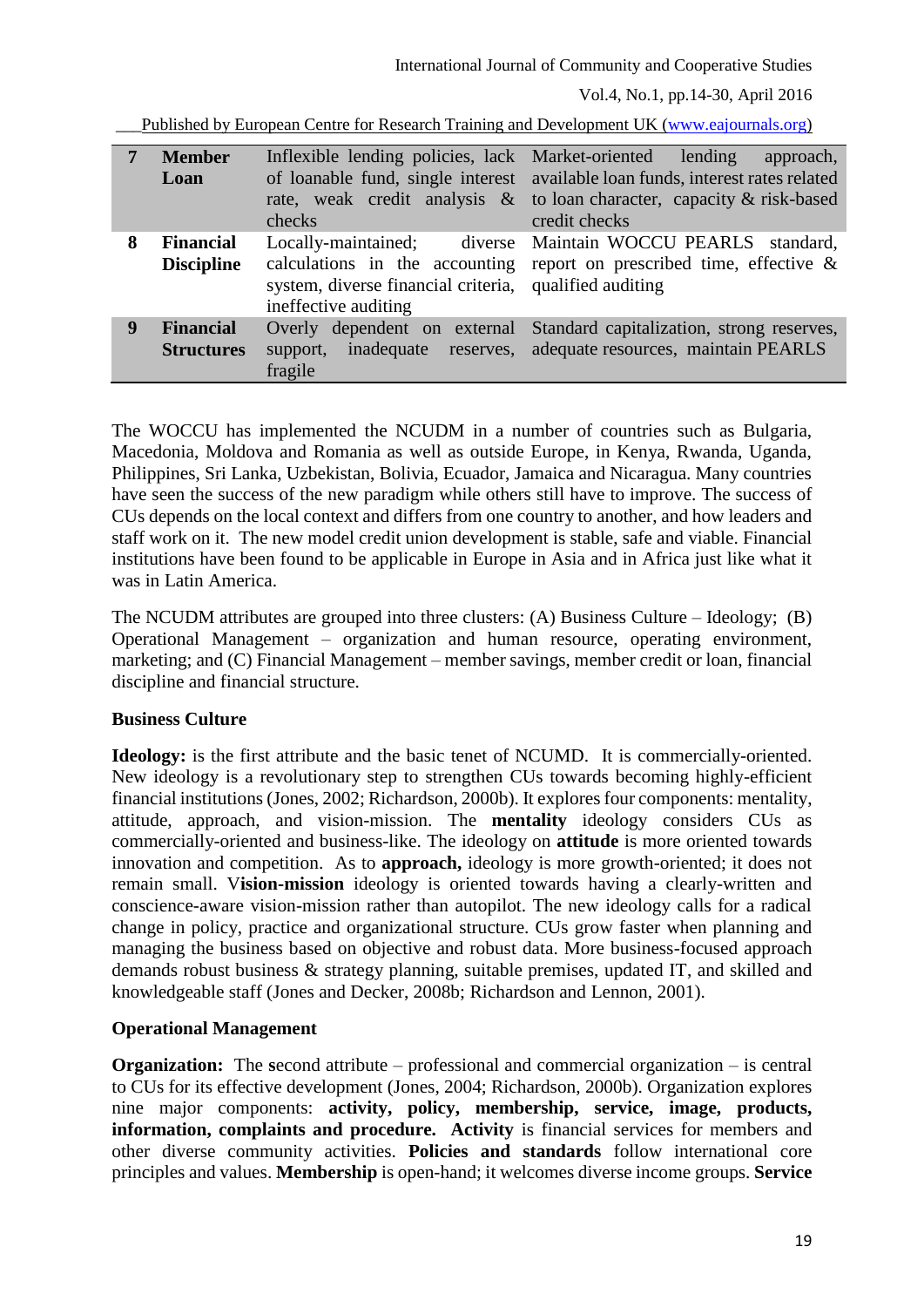Published by European Centre for Research Training and Development UK [\(www.eajournals.org\)](http://www.eajournals.org/)

is prioritized on members by responding to their needs. **Image** is the portrayal of organization which must be very visible, accessible and professional rather than poor and unnoticed. **Products** vary from savings to loan access based on members' needs. **Technology** is modern and fast in accessing members' needs. **Information** is clear, easily available and transparent for all level. **Complaints procedure** is clear procedure and answered faster; thus, improving financial services.

**Human Resource:** is the third attribute. NMCUD requires employing staff with enormous financial knowledge and technical skills to transform credit unions to effective financial institutions (Jones, 2004; Richardson, 2000b.). Human resource explores six major components: **governance, staffing, technical knowledge, business and financial experience, staff remuneration and staff turnover. Governance** is more corporate; there is a volunteer with expertise who leads the Credit Union in partnership with paid manager/administrator/CEO. In terms of **staffing,** there is paid staff; recruitment process is clear with specific job description. **Technical knowledge** is enormous and there is on-going coaching and training to develop and update IT**.** In terms of **business & financial experience,** the personnel who operate the organization inside and outside the community are competent and professional. The **staff remuneration** is based on standard practice; it is competitive and provided with benefits. **Staff turnover** is low; satisfied staff stays longer.

**Operating Environment:** is the fourth attribute of NCUDM. A new business-oriented CU requires modern procedure/process, regulation/legislation and relates with agencies inside and outside the community to ensure high quality service and products according to members' needs (Jones, 2004; Richardson, 2000b.). It helps strengthen and transform CUs to become effective financial institutions. **Operating environment** explores four major components – l**egislation, regulation, external environment and goal achievement.** In terms of **legislation**, by-laws, procedures and process are modern, permissive and growth-oriented. **Regulation** is established with prudent operating standards. It establishes active partnership with the **external environment,** that is, key organizations, agencies, federation, confederations and WOCCU. It **achieves** the **goal** cited in its vision-**mission** and work towards its growth.

**Marketing:** Marketing is the fifth attribute of NCUDM. This attribute is not about publicity but one that builds a well-known brand. It is developing strategies to ensure that members of the community know and value it as their financial partner (Jones 2012). Planning for a marketing strategy helps upgrade the image of the institution and it portrays professionalism and efficiency (Jones, 2004; Richardson, 2000b). Marketing explores six major components – **premises, furniture and equipment, research, marketing plans, approach and dress code. Premises or its shop-front office** must be accessible to members to give them the opportunity to access services regularly. **Furniture and equipment** in the office, including its facilities, must be modern and decorated to portray professionalism and efficiency. **Research,** when done on a regular basis, helps understand the needs of the members and allows innovation for new services. **Marketing plans** increase members' confidence, ensure growth and financial stability. **Approach** of staff must be welcoming and comfortable and promotes a good image; it bonds people and builds confidence. **Dress code** for staff is smart and decent to build its corporate image and exhibit professionalism.

### **Financial Management**

**Member Savings:** is the sixth attribute of NCUDM. Savings is the first priority of CUs and member savings mobilization is at the heart of NCUDM. The ability to attract significant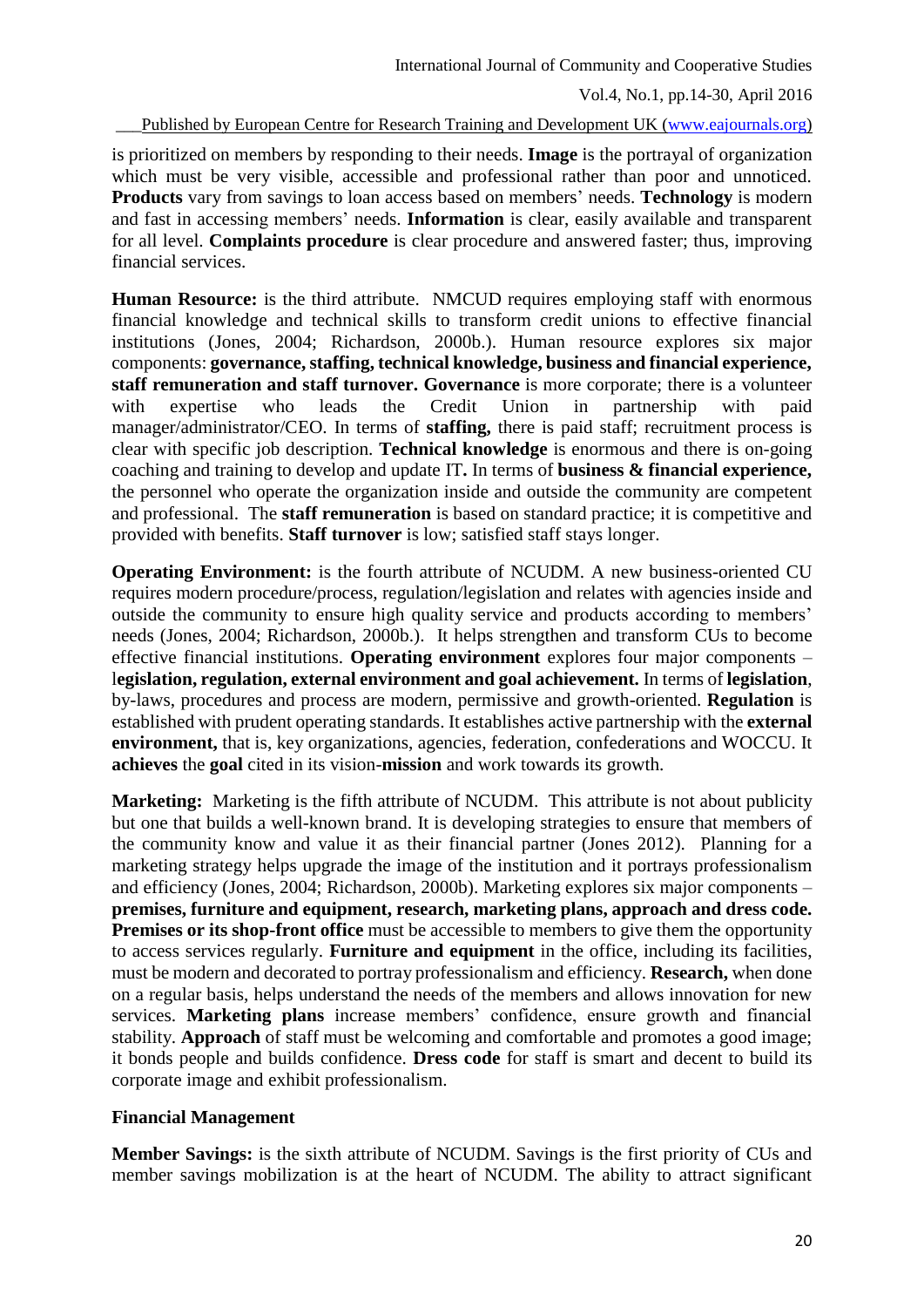Published by European Centre for Research Training and Development UK [\(www.eajournals.org\)](http://www.eajournals.org/)

member savings is the ultimate test of commercialization (Jones 2004, Richardson 2000b). Member savings explores five major components – savings mobilization, interest on savings, savings policies, motivation and implementation. **Savings mobilization** prioritizes savings, introduces diverse saving products with varying conditions and terms (Spear, 2003; Branch and Baker, 2000). **Interest on savings** is offered with a competitive rate to attract members to save more. **Savings policies/procedures** are accessible and made clear to members. **Motivation**is to prompt members to develop the attitude of saving. CUs diversify risk, reduce losses and boost profitability. This makes them better financial service providers to all members of various levels. **Implementation** is stimulating members to save regularly based on the purpose for which they save.

**Member Loan:** is the seventh attribute of NCUDM. Member loan may be the second CU factor but practically it is the heart of CUs. Low-income members are more attracted to accessibility, convenience and flexibility of loans available from CUs (Jones, 2004; Richardson, 2000b). Member savings explore seven major components – administration, interest rates, credit analysis, credit checks, loan amount and loan risk. Accessible, convenient and flexible loan **administration,** effective record keeping and market-oriented approach to lending attract members. **Interest rates** vary depending on the kind of loan**.** It is usually competitive with market rates and often less than commercial bank rates. **Credit analysis** is more systematic; its depersonalized procedures aim to analyze members' capacity and willingness to pay. **Credit checks** are related to loan risks. **Loan amount** is available depending on diverse needs and demands of members within regulatory limits, based on risk. **Guarantees** should be solid, convertible to cash, if necessary, and registered. **Loan risk** is a process for loan recovery with clear activities.

**Financial Discipline:** is the eighth attribute of NCUDM. The central and core aspect of NCUDM is the introduction of a new systematic approach to financial management and discipline (Jones, 2004; Richardson, 2000b.). Financial discipline explores eight major components – **financial report, financial indicators, delinquency ratio, bad debt provision, net income distribution, liquidity reserves, internal audit and strategy planning.** Financial report/statement is prepared and completed within a prescribed deadline each month. **Financial indicators** are in accord with PEARLS standard. In terms of **delinquency ratio**, CUs monitor this according to PEARLS standard. **Bad debt provision** is also in accord with PEARLS standard. CUs follow a yearly write off of bad debts; 100% provision of net liability of debt more than 12 months in arrear; and, 35% provision for debts more than 3 months arrear. **Net income distribution** is paying competitive dividend rate to members unlike commercial banks. **Liquidity reserves** should be sufficient to meet operational needs and available to members for their demands of uncommitted share withdrawals. **Internal audit** is active and effective process. **External audit** is by professional and appropriate qualified accounting firm; or, it follows the suggestion or assistance of the federation. **Strategy planning** is preparing a welldesigned strategic plan annually and monitored and controlled monthly.

**Financial Structure:** is the ninth attribute of the NCUDM. It strengthens CUs financially in the process (Jones, 2004; Richardson, 2000b). Financial structure explores three major components – financing, capital reserves and initial investment. In terms of **financing,** CUs mobilize savings instead of external grants. It follows the PEARLS standard financing system. **Capital reserves** follow PEARLS standard system. **Initial investment** follows PEARLS standard system. Permanent capital reserves are the only means to build long term economic strength and institutional growth for credit unions (Grace and Branch, 2000; Richardson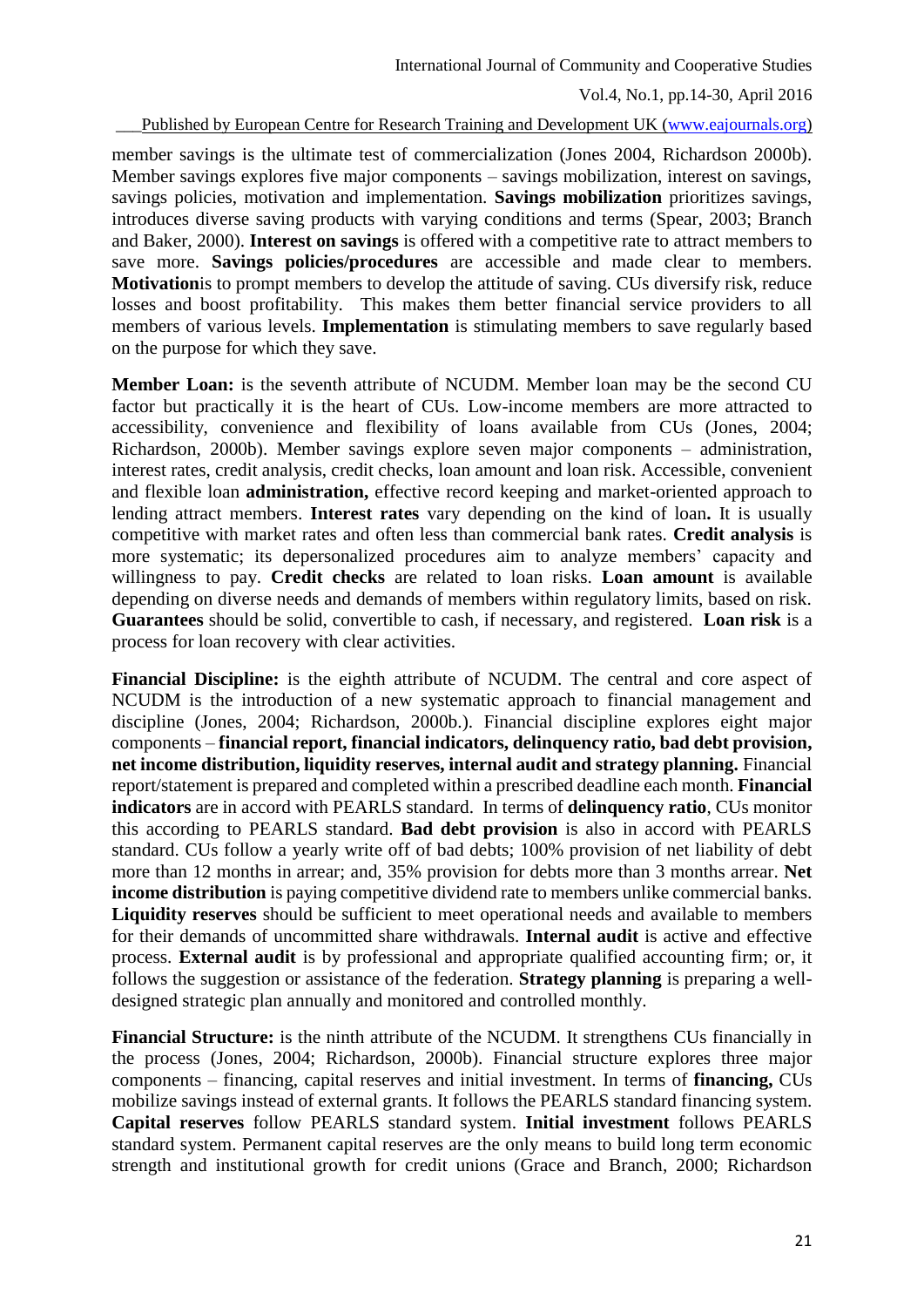Published by European Centre for Research Training and Development UK [\(www.eajournals.org\)](http://www.eajournals.org/)

2000b). 'PEARLS' is a financial management tool capable of measuring key areas of credit union operations both in terms of financial structure and growth. It enables credit unions to identify problems potentially and find solutions for institutional deficiencies (Richardson, 2001).

## **Transformation of Credit Unions in New Paradigm**

**Managing Transformational Change:** In the new millennium, change is happening in all levels of organizations whether small, medium or large. Change is a core requirement for continual success in organizations. It is intentional, purposive, data-driven, values-oriented and action-oriented. Change is based on experience, grounded in theory and focused on learning (Gallos, 2006). The success of organizations depends on how competent leaders deal with change (Anderson and Anderson, 2001). Change Management is a systematic process where an organization responds to and adapts to the forces in order to increase its effectiveness and ensure its survival (Leban and Stone, 2009). There are four key factors (4c) in leading change: (1) coordination – supporting a strategic change; (2) competencies – external and internal resources; (3) commitment – individual helps evaluate and determine the best direction; and (4) communication – concise and consistent of new vision (Leban 2009).) Table 2 demonstrates three most common types of changes in organization (Anderson, 2001):

| <b>Changes</b>                     | <b>Perspective</b>                                                                                                                                                                                                                                                                                                                                                                                                                                                                                                                                                                                                                                                                                                                                                                                                                                                                                                                                                                                                                                                                                                 |
|------------------------------------|--------------------------------------------------------------------------------------------------------------------------------------------------------------------------------------------------------------------------------------------------------------------------------------------------------------------------------------------------------------------------------------------------------------------------------------------------------------------------------------------------------------------------------------------------------------------------------------------------------------------------------------------------------------------------------------------------------------------------------------------------------------------------------------------------------------------------------------------------------------------------------------------------------------------------------------------------------------------------------------------------------------------------------------------------------------------------------------------------------------------|
| <b>Development</b><br>al change    | Improvement of the present skill, method, performance standard and<br>condition. There are two basic assumptions: first, people are capable of<br>improving; and second, they will improve if they have reasons, resources,<br>motivation and training.                                                                                                                                                                                                                                                                                                                                                                                                                                                                                                                                                                                                                                                                                                                                                                                                                                                            |
| <b>Transitional</b><br>change      | Transitional changes are re-organizations, mergers or consolidations,<br>installation of computers or new technology and creation of new products,<br>services, systems, processes and policies or procedures that replace old<br>ones. It requires dismantling the old state and creation of a new state.                                                                                                                                                                                                                                                                                                                                                                                                                                                                                                                                                                                                                                                                                                                                                                                                         |
| <b>Transformati</b><br>onal change | Transformation is the new type of change. It calls for a deeper<br>understanding of change; it demands a new set of leadership awareness,<br>skills, approaches and strategies. It is a radical shift from one state to another<br>effective state. Leaders must transform their beliefs about people,<br>organizations, and change it. The three elements of a comprehensive<br>transformation strategy are $(1)$ content; $(2)$ people; and, $(3)$ process. Content<br>refers to external components such as strategy, structure, systems,<br>processes, technology, work practices, etc. People refer mostly to the<br>internal domain – behaviors, emotions, minds, and spirits of the human<br>beings who are designing, implementing, supporting, or being impacted by<br>change. Process refers to planning, designing and implementing the actions<br>that will produce both external (content) and internal (people) changes. All<br>three areas must be integrated into a unified transformation effort that<br>moves an organization from where it is today to where it decides to be in<br>the future. |

# **Table 2.Types of Changes in Organization**

WOCCU (Richardson, 2000b) states that transformation in CUs depends on seven key elements: (1) to serve financial needs of an economically-diverse population; (2) maximization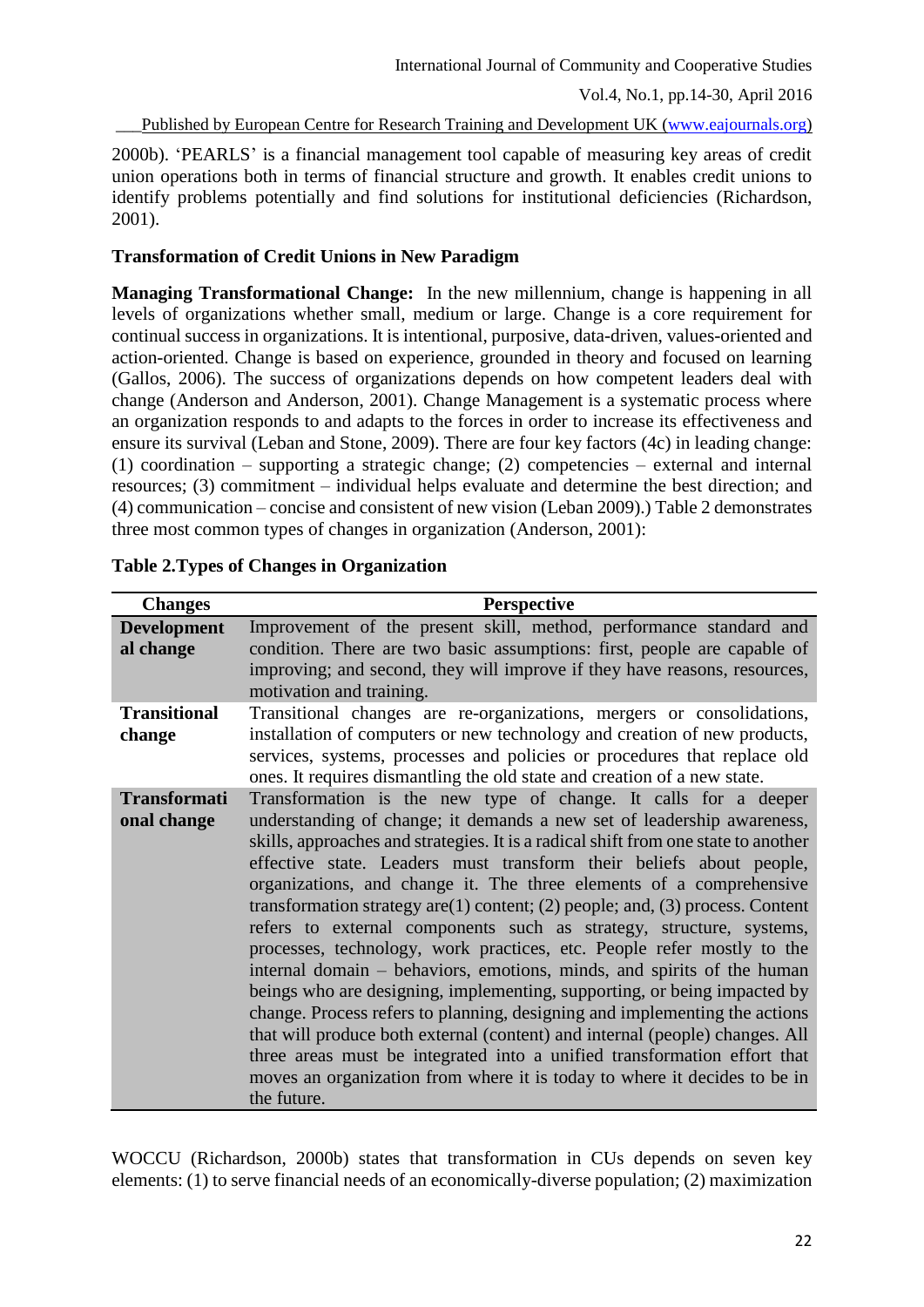Published by European Centre for Research Training and Development UK [\(www.eajournals.org\)](http://www.eajournals.org/)

of savings; (3) product diversification based on members' needs;(4) operating efficiency; (5) financial discipline;(6) self-governance or autonomous control by board; and (7) to bring financially-excluded into the mainstream economy. Jones notes (2009, 2004) that small, socially-oriented CUs transform/change into fully independent, more accessible and affordable financial service-oriented business-like organizations. Transformation in CU is a change in thinking, in culture, in organizational structure, in operations and in management throughout the credit union. The process of change in CUs begins when leaders, officers and members start to think differently about the purpose and development of credit unions.

### **New Credit Union Paradigm**

There is a natural tendency for leaders to make change and advocate direction as 'the new paradigm' or 'paradigm shift' getting rid of 'blinding effects of the previous one' (*Göktürk* 2008).'Paradigm' comes from the Latin word, '*paradigma'*, or the Greek word, '*paradeigma'* which means 'an example', 'a model' or 'a pattern.' Therefore, the new paradigm is the basic way of perceiving, thinking, valuing and doing a subject matter or a research field with a particular vision of reality. The concepts, values, perceptions and practices shared by a community, which forms a particular vision of reality is the basis of the way a community organizes itself. A set of rules and regulations can be written or unwritten and does two things: (1) it establishes or defines boundaries; (2) it tells the users how to behave inside those boundaries in order to be successful (Göktürk, 2008). Thus, the NCUDM is a model or guide that ensures the new credit union paradigm journey provides a more affordable and successful future to members focused on financial institution throughout the world including Bangladesh. Richardson identified and introduced the NMCUD as 'the paradigm shift' or 'new paradigm' or a 'sea-thinking' (Rogers, 2012; Jones, 2002; Richardson, 2000b,).

### **Business Environment Performance (BEP)**

CU has a set of business principles and values to guide operations. Figure 2 shows a typical governance system linking the seven core principles (voluntary and open membership, democratic member control, member economic participation, autonomy and independence, education-training and information, cooperation among credit unions and concern for community, and traditional governance structure which has four elements: [1] members – general assembly [2] board [3] principal committees – supervisory, education and audit; and,[4]operational management). This makes CUs different from other financial institutions (Rogers, 2012; WOCCU, 2007).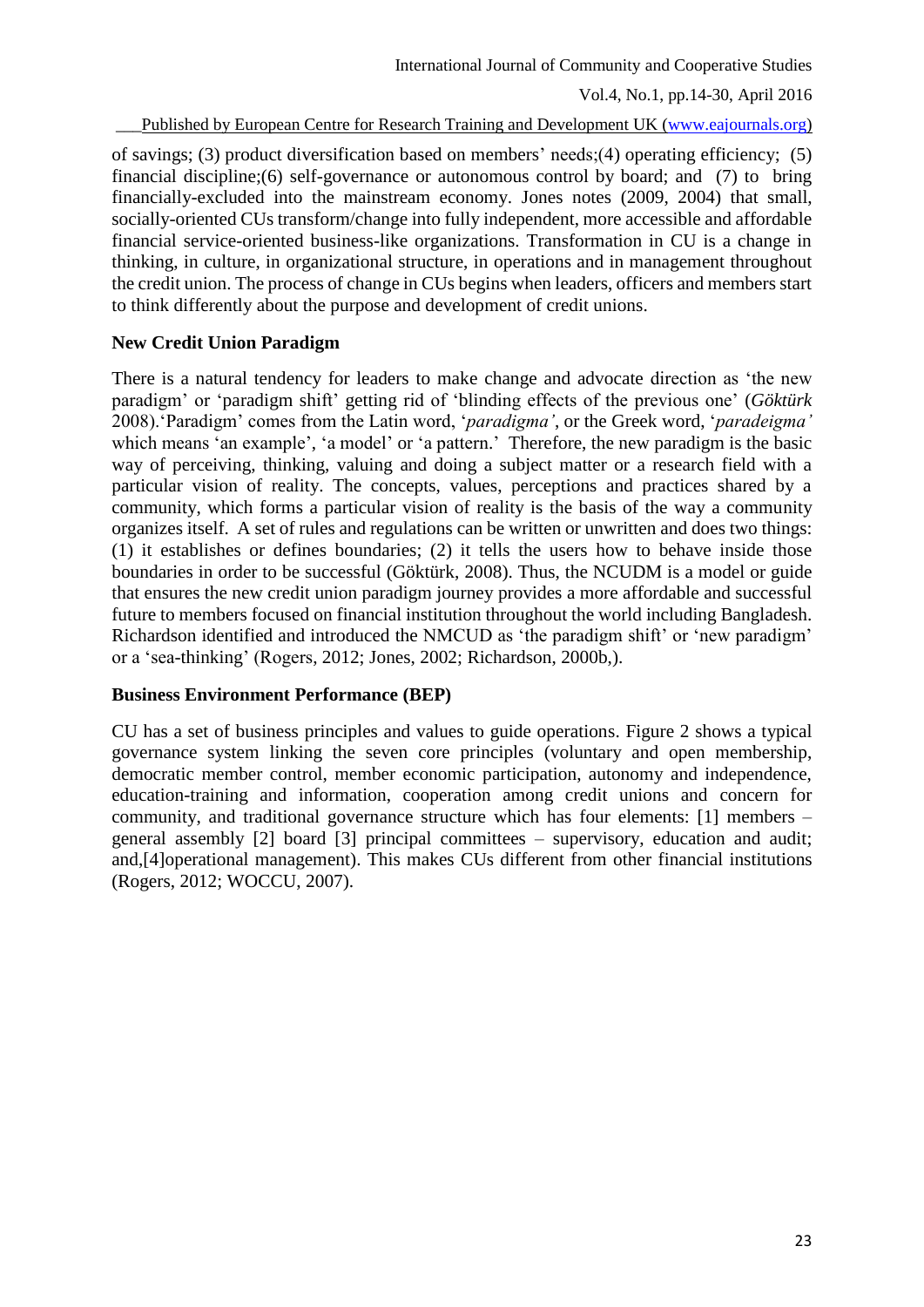Vol.4, No.1, pp.14-30, April 2016

Published by European Centre for Research Training and Development UK [\(www.eajournals.org\)](http://www.eajournals.org/)



**Figure 2. Typical Governance System of a Credit Union**

The above-mentioned business structure, principles and values play a great role in organization and operation. Based on this, the present study identifies twelve basic components of business environment performance that are most important and competitive to CUs in Bangladesh (validated through in-depth Interviews, FGD and EP):

- **Member-Relations:** CUs are association of persons according to Raffeisen (cited by Jones, 2012). Their common bond is based on economic reality, shared identity, shared vision and cultural meanings. Members come together to practice strong common bond in a small community to fulfill financial needs and social responsibility.
- **Community Building:** Members come from diverse income groups; together they build a strong community based on solid financial foundation to support each other's financial needs.
- **Core Values:** According to the founder of CU, human, religion and social values are collaterals to secure financial capitals, especially member loan.
- **Change Awareness:** Members have full conscience awareness to respond to transformation/change using the principles of democracy, formation, economic participation and concern for community.
- **Leadership Structure:** Team leadership is one of the core principles of transformation/change. Leaders lead CUs as a team practicing the core principles.
- **Leadership Behavior:** Everyone has a right to participate in credit union management. Members practice rotating leadership.
- **Democracy Practice:** CUs are democratic organizations controlled by members based on the principle of 'one member, one vote.'
- **Cooperative Values:** CUs are purest cooperatives and share cooperative values of selfhelp, self-responsibility, democracy, equity, equality and solidarity.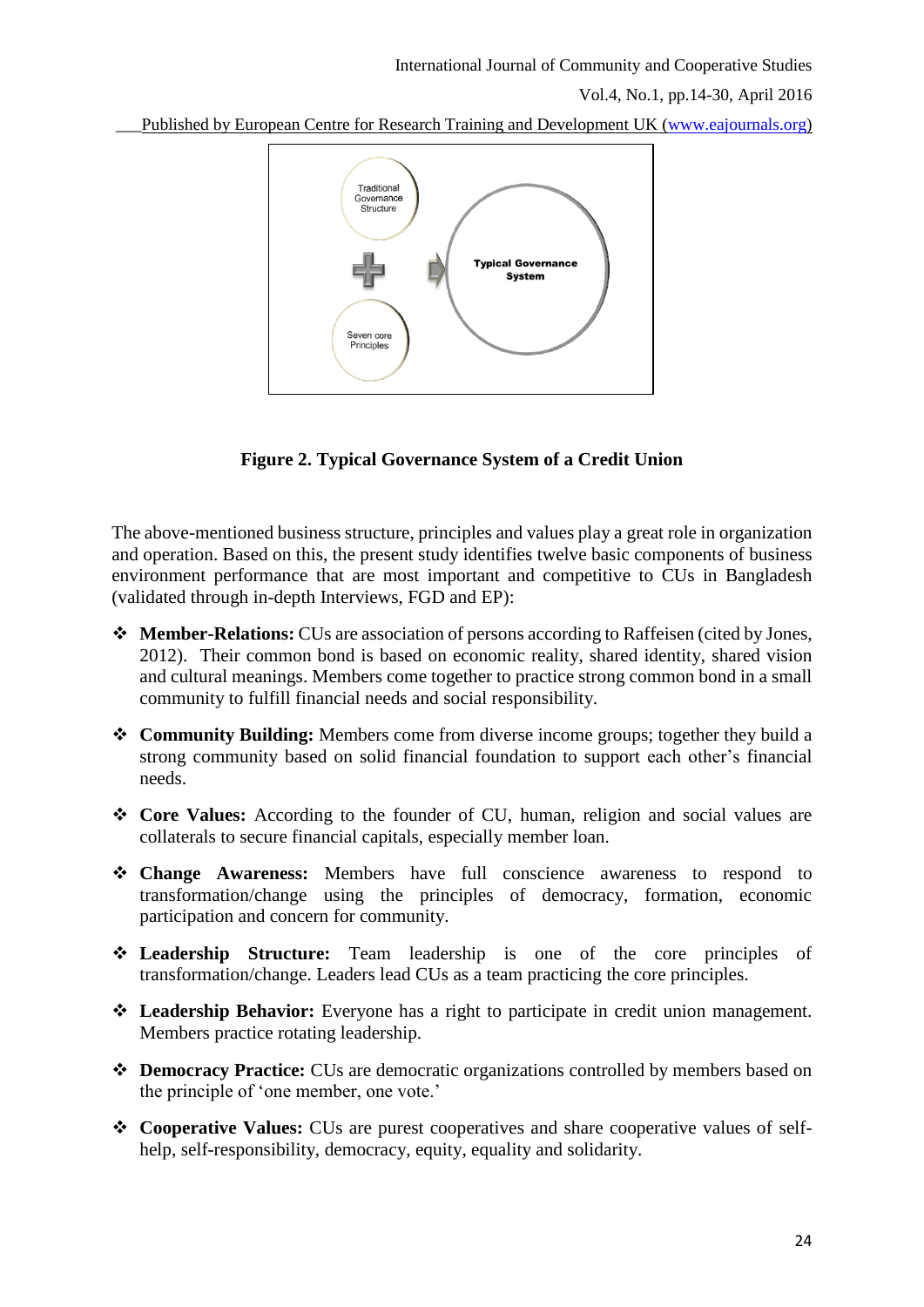\_\_\_Published by European Centre for Research Training and Development UK [\(www.eajournals.org\)](http://www.eajournals.org/)

- **Training/formation:** Training and education of members in terms of wise use of money and in managing financial affairs. CUs clearly empower and increase community capitals (Green and Haines (2002) – human, social, and financial through member education.
- **Financial Assistance:** Members are united for financial service; together they are strong to fulfill financial needs of members.
- **Member Satisfaction:** CUs are owned by members; it is a self-help financial institution established throughout the world to serve its members, especially in accessing affordable savings and loans.
- **Directors' Competency:** Members come from diverse occupation and profession; hence, they have enormous experience in finance and business and therefore capable of leading CUs to make it a strong financial institution.

### **Access Branding: Analysis & Diagnosis Tool**

In a competitive environment, ACCESS: **A C**ompetitive **C**hoice for **E**xcellence in **S**ervice and **S**oundness, was introduced by ACCU for Asian CUs. It arms CUs with critical insight to build optimal organization-wide brand strategy. It shows CUs how returns from a well-managed brand can be greater than those of any other business activity (ACCU, 2014). ACCU developed Balanced Scorecard Architecture comprising 86 indicators on four areas of operations – finance (including PEARLS), learning and growth, customer-member processes and internal business processes. ACCESS indicators more accurately guide financial management. In terms of business, ACCESS requires the use of audited financial information to create ratios that will identify which areas CUs need attention and improve operations and services. The result is efficient service and higher profits.

This diagnostics tool helps develop branding strategies for CUs capitalizing the competitive advantage. ACCU provides technical assistance to CU members in implementing the ACCESS strategies. The branding strategies define the role of the Credit Union Movement as a new leader in the Financial Service Sector. It promotes business-like characteristics that differentiate CUs from other financial institutions. CUs are expected to become dynamic and innovative financial institutions. ACCESS engages whole-credit union paradigm to develop CUs in a new paradigm. Virtually, every step in all processes is written down clearly and standardized. ACCESS Branding is a challenge but the rewards and prestige are worth the effort.

# **CONCLUSION**

The present study identifies and explores practical actions and interventions from previous researchers' experiences and analyzes the adoption of thenine major important attributes (ideology, organization, human resources, operating environment, marketing, member savings, member loan, financial discipline and financial structure) of the NCUDM. These attributes are found particularly significant for CUs in Bangladesh to transform to a new paradigm which was implemented in Latin America, British and other countries (Jones, 2012, 2009; Donnelly, 2004; Fuller and Jonas, 2002).There are differences noted among large, medium and small CUs in implementing the attributes in various countries. These differences are mainly political, economic, social, and technological. Significantly, the Catholic Church made significant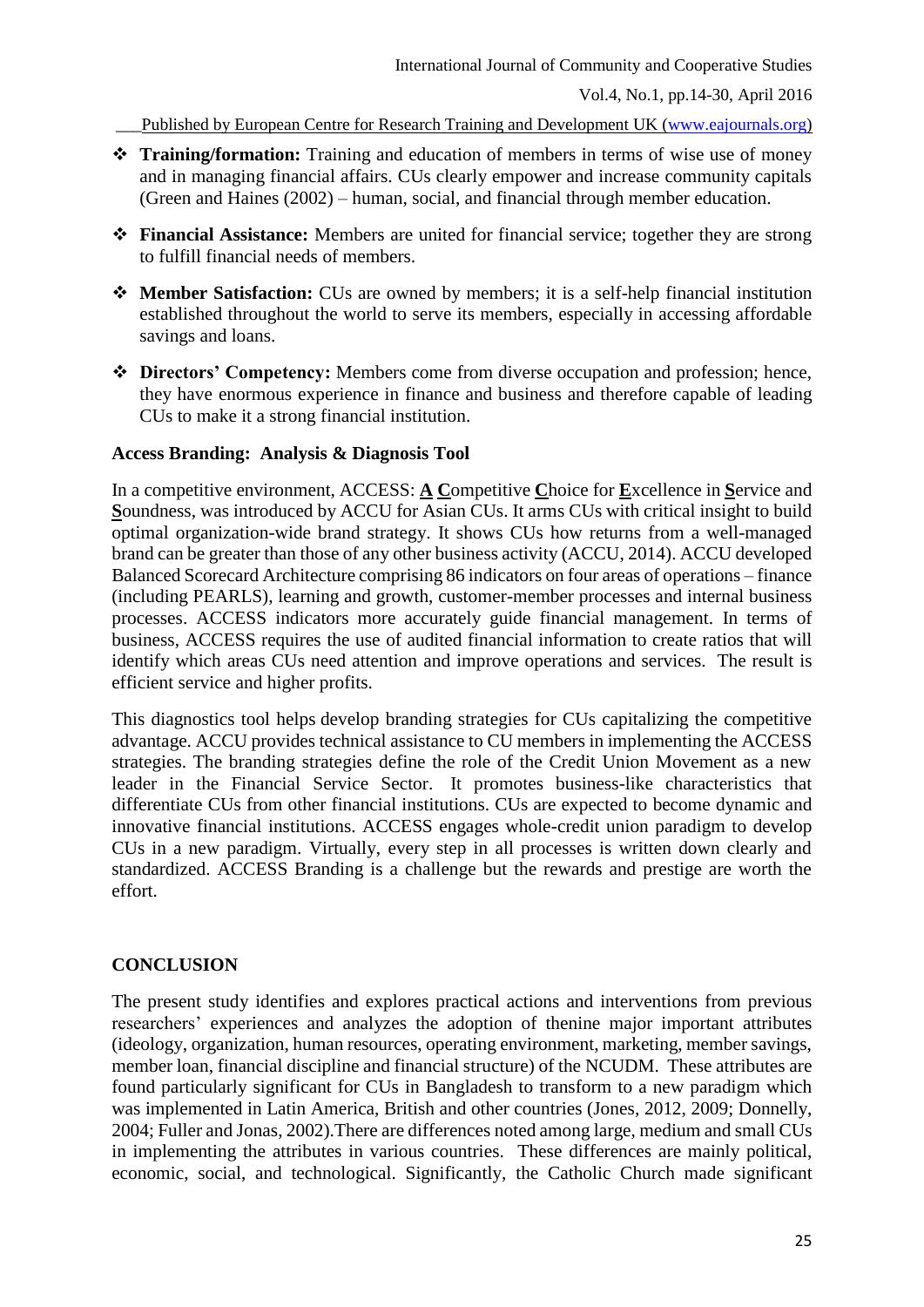Published by European Centre for Research Training and Development UK [\(www.eajournals.org\)](http://www.eajournals.org/)

initiatives to introduce CU. Later the CCULB came to front line as initiator and organizer country-wide.

The **Ideology of the NCUDM** is based on a radical departure from the socially-oriented perspective of traditional concept to the NCUDM. The present study found out, through indepth interviews and focus-group discussions that new generation CUs accept and are motivated with the new business-like ideology. Meanwhile, traditional CUs resist accepting the perception of new ideology for they still nurture social orientation; thus, was resisted in Guatemala in the late 80's (Richardson, 2000b). Operational management is completely a commercially-oriented financial institution. Capital volume and members' needs and wants urge the radical departure from the traditional model to the NCUDM. The present study recognizes the significant importance of formulating a clearly-written vision-mission and connect/link this with the other attributes of NCUDM.

Credit unions, with the whole-organization paradigm, are improving in terms of **organization** following the attribute of the NCUDM. On the hand, CUs need more improvement in technology, just like the rural CUs in Britain but they also improved gradually (Jones, 2002). There are several reasons to complete financial organizations in Bangladesh. **First**, members feel comfortable accepting services from CUs for their livelihood than from other local financial institutions or banks because requirements are policies are easy, accessible and secure. **Second**, members of the diverse income groups live in strong bond community; therefore, members depend on CUs for financial assistance.

On the other hand, there are several reasons that hinder CUs to improve and become modernized financial organizations. **First**, slow growth of information & technology countrywise. Bangladesh is still on the improvement stage in terms of information technology development; thus, CUs find the use of information technology rather slow. **Second**, medium and small CUs still depend on volunteers to run the organization, so they lack professionalism and expertise. Consequently, CUs need to adopt competent human resource (third attribute) to improve corporate image.

In terms of **human resource**, credit unions in Bangladesh are significantly hesitant. There are several evidences the research unveils: **First**, small and medium credit unions lack competent financial and business professionals from the board of directors and operational staff. **Second**, Large credit unions have comparatively competent professionals, board of directors and operational staff, especially CEO or manager or administrator. In focus group discussions, there was significant debate between the role of the board of directors and CEO. The board of directors seems unwilling to give more responsibilities to operational staff, especially to the CEO, manager or administrator. This is a similar attitude found in Latin America and Australia (Richardson, 2000b.). The NCUDM indicates that credit unions employ competent professionals as administrative staff every day to operate. This frees the board of directors to participate more in governance and establish the proper direction of the CUs.

In terms of **operating environment,** CUs in Bangladesh have positively improved in legislation, regulation and external environment, while goal achievement is still a challenge. Social bond and environmental values are strong inside & outside the institutions. Besides these cited reasons, one of the main reasons behind the positive improvement is strong monitoring of credit unions and guidance from the federation of CCULB in the formulation of legislation, regulation and external environment facilities. The federation has well-planned monitoring strategy and strong human-power for monitoring and implementation. External support is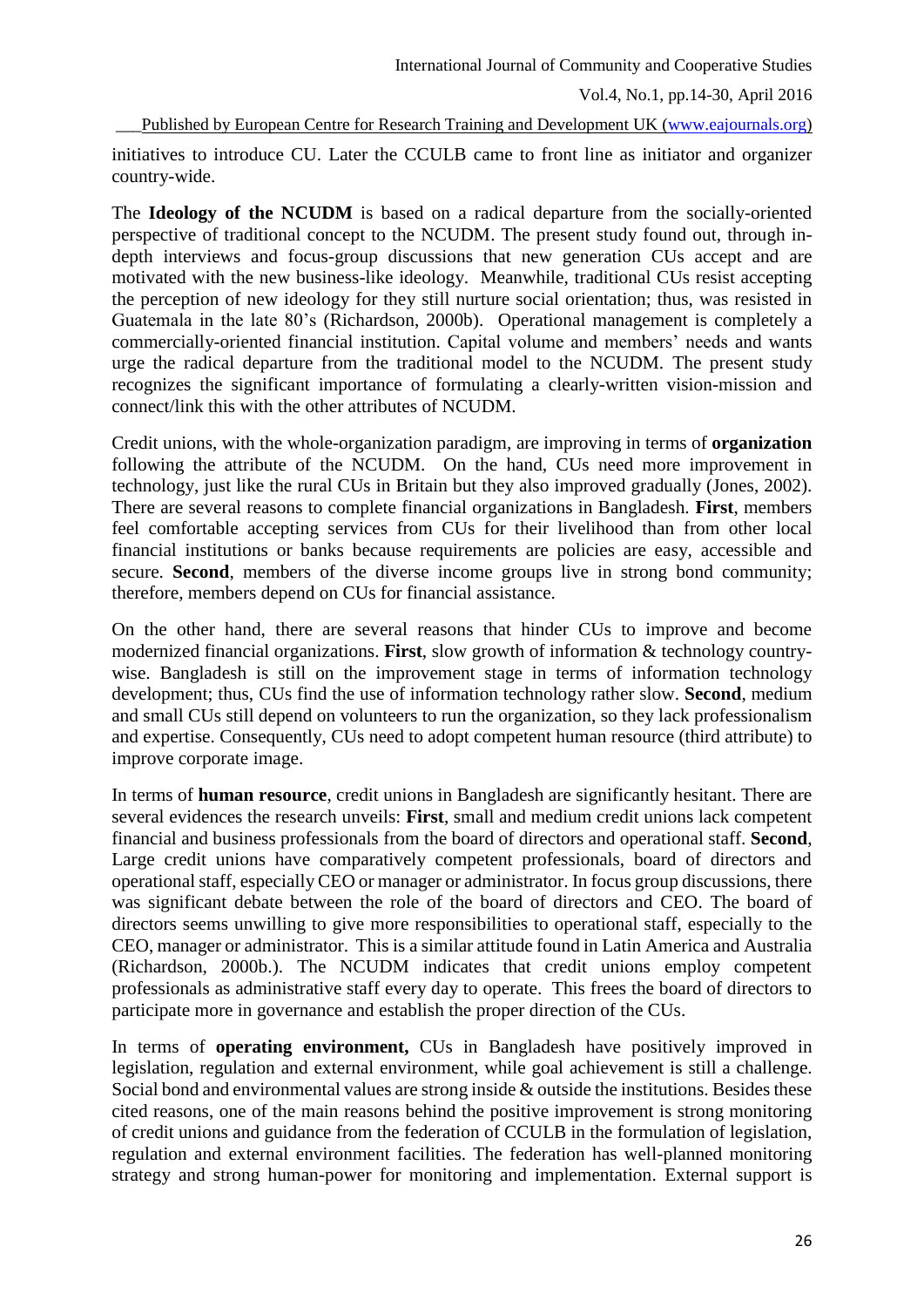Published by European Centre for Research Training and Development UK [\(www.eajournals.org\)](http://www.eajournals.org/)

important in transformation/change (Jones 2012, Richardson, 2000b.). Focus group discussions revealed during the field research that members' expectation is higher than the present capacity. This may be considered strong evidence that CUs need a new paradigm to fulfill members' needs and expectations.

Research reveals that **marketing** under the NCUDM is new among CUs in Bangladesh. For them, marketing is about glossy leaflets, poster and publicity rather than building well-known brands and developing a strategy. To ensure target market and value, accessible premises and welcoming approach of operating personnel are crucial. Meanwhile, traditional CUs maintain old-fashioned office set-up, old furniture-equipment, non-professional dress code for staff, absence of research and development. Among the reasons cited in this regard are: lack of competent and knowledgeable human resource to know and understand the members and their variety of needs and they hesitate to spend budget to modernize their premises. Other researches also face similar results and have similar reasons for it (Richardson, 2000b). From the secondary data, it was found out that CCULB organizes series of workshops with help of ACCU experts to improve their marketing concept. They provide knowledge and concepts from other researchers as example, to wit: ethical savers want to save and desire excellent rate of return; self-employed business members want to borrow large amounts at lower rates; employees want to save and borrow conveniently through payroll deduction. It was cited that members want quick decision for the release of loan without complicated procedures; low income groups want instant access to loans and financial services; some members require bills payment by transferring money as cited in some researches (Jones 2004, 2002). This present research deeply realizes that CUs should urgently introduce research and development desk. For this, CUs need competent human resource (third attributes).

In the terms of **member savings and member loan s**under the NCUDM, credit unions in Bangladesh are able to attract savers (various saving products) and borrowers (because of flexible and accessible procedures and lower interest rates compared to commercial banks); thus, both are benefited. It is significant to note that CUs became a true financial intermediary for low income members. Still CUs have more opportunities to improve on the products offered to save. Secondary data reveals that CUs need more attention in loan administration (lending policies, lending analysis, lending checks), especially since most CUs have high delinquency ratio while bad debt reserve is insufficient). This is also the finding in some previous researches undertaken (Gomes, 2007). CUs need operating personal (third attribute) with finance and business expertise.

In the terms of **financial disciple** under the NCUDM, research reveals that most of the credit unions, except for a few large CUs, are unable to follow WOCCU or ACCU standard accounting system. It is, therefore, impossible to follow and implement ACCESS brand (including PEARLS standard) as cited by previous researches (Gomes, 2007). Secondary data reveals that presently, large CUs think of following ACCESS brand and start with PEARLS standard. Most CUs need well-designed written financial management strategy and control for regular monitoring. Without accurate and authentic financial discipline CUs are vulnerable and fragile (Richardson, 2001; Jones, 2012). Therefore, CUs need more professional human resource led by a CEO.

The present research encountered difficulties with **financial structure** under the NCUDM in Bangladesh in gathering secondary data. Research found out that mostly, except large CUs lack wise  $\&$  profitable investment; thus, causing them to suffer from institutional  $\&$  non-institutional capitalization, a similar finding in England regarding rural CUs (Jones, 2002). CUs benefit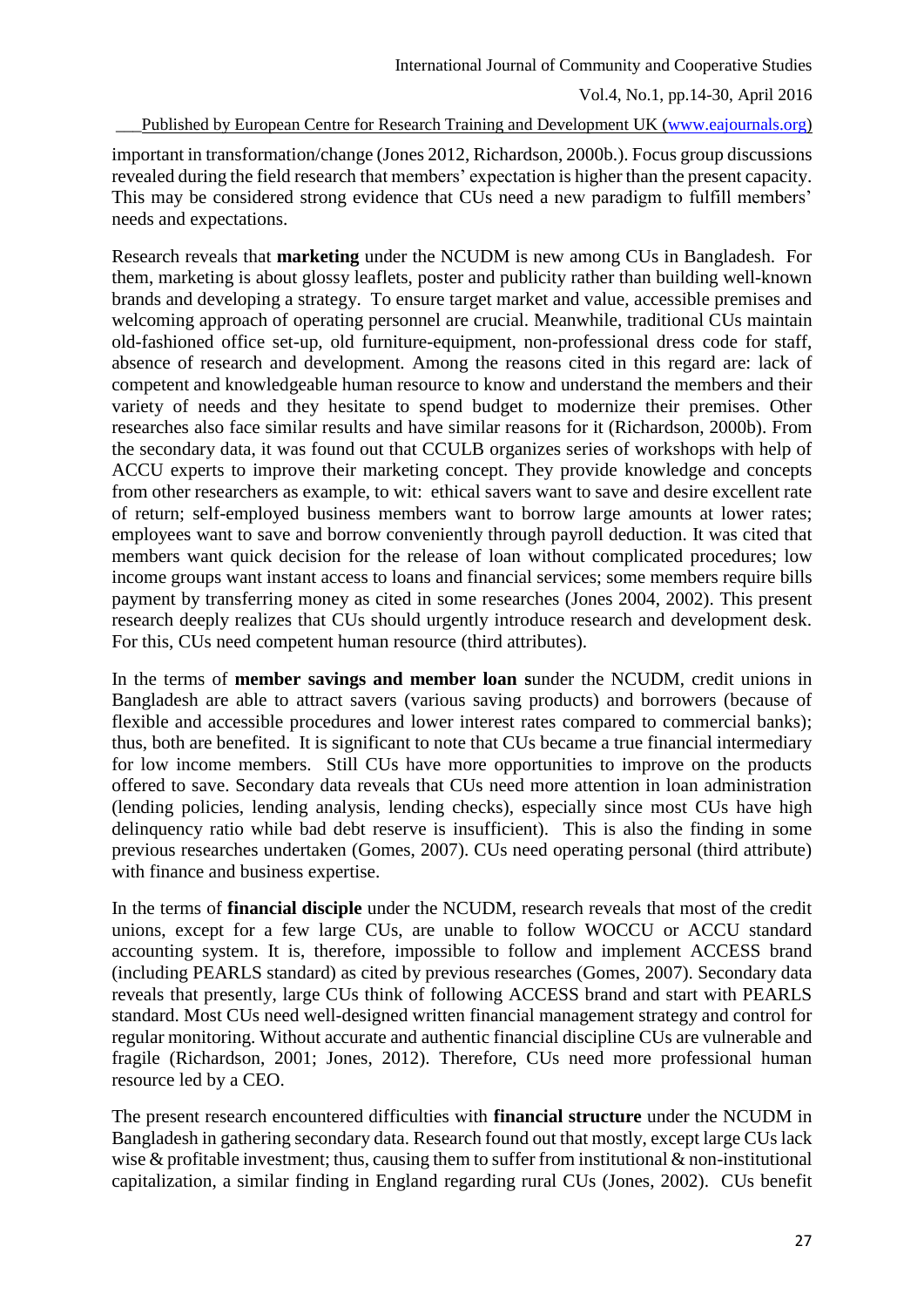Vol.4, No.1, pp.14-30, April 2016

Published by European Centre for Research Training and Development UK [\(www.eajournals.org\)](http://www.eajournals.org/)

from investments by covering operational expenses such as salaries of CEO and other staff, computers, information technology systems, premises, director training as well as professional business and market development. It is unwise to continue further CU development without sufficient initial investment and institutional capital. It will reduce the benefits of members. CUs need to identify sources of capital investment. England and Australia CUs identified minimum deposits or initial shares form strong financial structure (Jones, 2002; Richardson, 2000b.) as sources of capital.

The present researcher revealed that CUs country-wide are universal financial institutions in Bangladesh and are growing stronger gradually to serve diverse income groups whose members gather under an umbrella as mutual community based on financial-foundation as shown particularly in Britain, Scotland and other countries. Research unveiled that CUs in Bangladesh encountered positive implications on members' savings (heart of the NCUDM), operating environment and organization, with mixed results in human resource, member loans and marketing. Comparatively, there is a need to increase attention on ideology (especially clearly-written vision-mission), financial discipline and financial structure, attributes of the NCUDM.

The present research concludes that the identified nine major important attributes which are the result of direct research study, are significantly important to CUs in Bangladesh for their transformation or change to the new paradigm.

### **REFERENCES**

- Adekunle, B. and Henson, S. J. (2007). The effect of cooperative thrift and credit societies on personal agency belief: a study of entrepreneurs in Osun State, Nigeria. African Journal of Agricultural Research Vol. 2 (12), pp. 678-686.
- Agamben, G. (2002). What is a Paradigm (English)? [Academic Lecture for Graduate & Post Graduate student],Switzerland: Saas-Fee -The European Graduate School.
- Anderson, D. and Anderson, L. A. (2001). Beyond Change Management. San Francisco: CA. Jossey-Bass/Pfeiffer.
- Branch, B. and Cifuentes, M. (2001). The Road to Jinotega, Part II: Towards Maximising Credit Union Financial Sustainability. Madison: World Council of Credit Unions.
- Branch B.,Ed. (2000). Safe Money: Building Effective Credit Unions in Latin America. Washington: John Hopkins University Press.
- CCULB (2014). Desk Reports: The Cooperatives Credit Unions League of Bangladesh Limited. Dhaka: Main Office.
- Dayson K., Paterson B. and Conaty P. (2001). Investing in People & Land.University of Salford.
- Decker O.S. and Jones P. A. (2007).The development of Southwark Credit Union, 1982-2007. Manchester: Liverpool John Moores University.
- Donnelly, R. (2004). British Credit Unions at the Crossroads in Harafolos. Greece: Editions Hellin. pp. 25-54.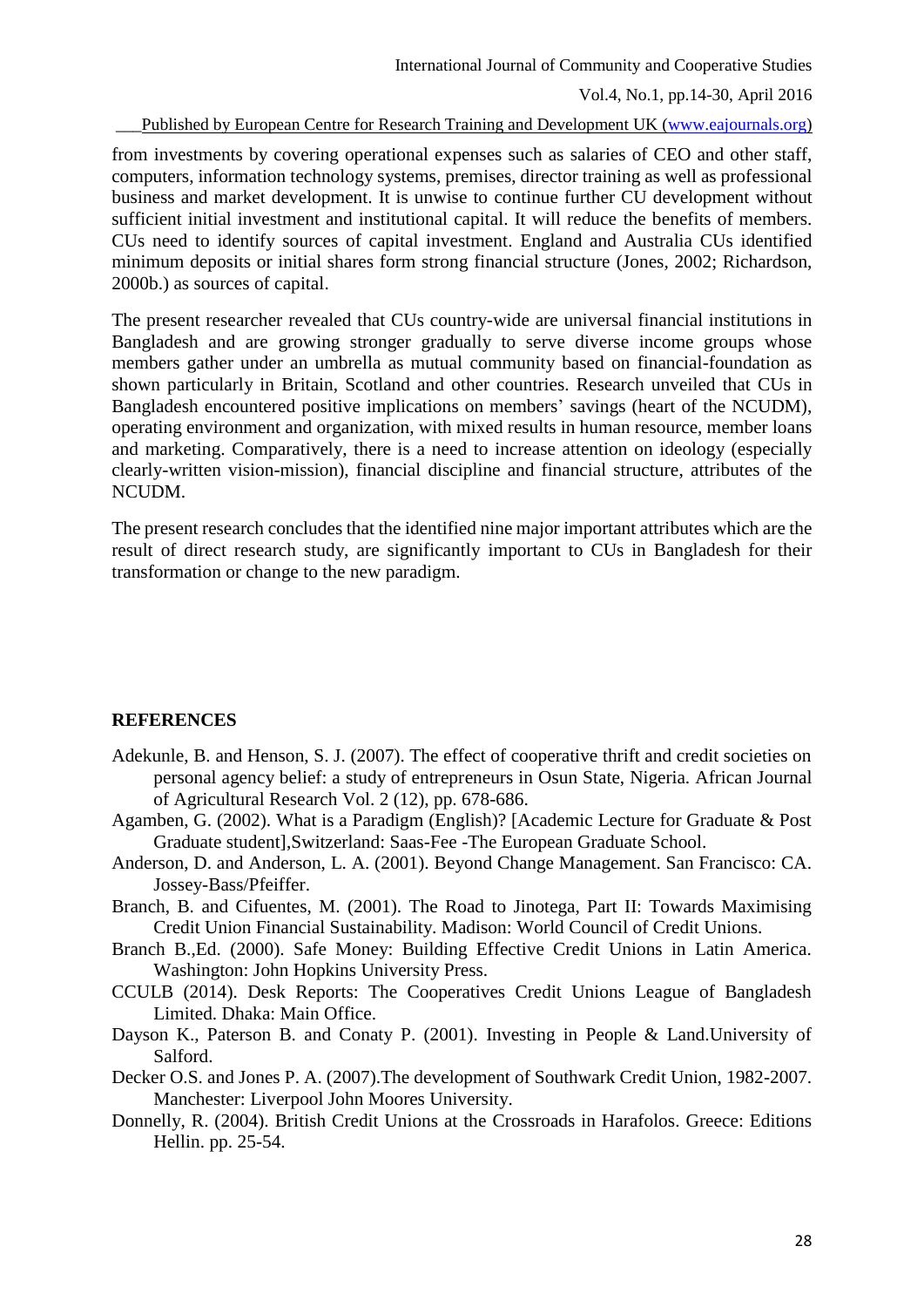Published by European Centre for Research Training and Development UK [\(www.eajournals.org\)](http://www.eajournals.org/)

- Fuller, D. and Jonas, A.E.G. (2002). Capacity-building and British credit union development, Local Economy 17:1-6.
- Fuller, D. and Mellor, M. (2008).Banking for the Poor: Addressing the Needs of Financially Excluded Communities in Newcastle upon Tyne.Urban Studies 2008; 45; 1505.
- Goddard, J., McKillop, D., and Wilson, J. O. (2008). The diversification and financial performance of US credit unions. Journal of Banking & Finance 32 (2008) 1836–1849
- Göktürk, E. (2008). What is paradigm? Norway: Department of Informatics, University of Oslo.
- Gomes, L.H. (2012). Cooperative Credit Union: KhudroSomajGothonAndolon [Bengali]. Dhaka: Katha Prakash.
- Gomes, L.H. (2007). Financial Management Performance of Parish-Based Credit Union Cooperatives in Bangladesh. Manila: University of Santo Tomas, Graduate School.
- Hoel, R. F. (2007). Thriving Midsize and Small Credit Unions, Filene Research Institute. Madison, WI.
- Jones, P. A. (2012). Strategies for Growth (A research study into the progress and development of CUs in the North East of England and Cumbria), Research Unit for Financial Inclusion, Faculty of Health and Applied Social Sciences, Liverpool John Moores University.
- Jones P.A. (2008). Breaking through to the future -the strategic development of credit unions in Britain, 1998-2008. Interim Report. Manchester: LJMU.
- Jones P.A. and Decker O.S. (2008b). Finance for all: British credit unions and the promotion of an inclusive society. New Views of Society: Robert Owen for the 21st Century. Scottish Left Review Press.
- Jones P.A.and Decker S. (2007). The Development of Southwark Credit Union 1982-2007. Manchester: LJMU.
- Jones, P.A. (2006). Giving credit where it's due: Promoting financial inclusion through quality credit unions. Local Economy, 21, 1.Pp.36-48.
- Jones. P.A. (2005). Creating wealth in the West Midlands though sustainable credit unions. An Action Research Report. Manchester: ABCUL
- Jones, P.A. (2004). Growing Credit Unions in the West Midlands: the case for restructuring. Journal of Cooperative Studies. Vol. 37: 1 (N0 110) April, pp. 5-21.
- Jones P.A. (2002). Modernising Credit Unions, Guatemala Co-operative Strengthening Project 1987-1994. Manchester: New Economics Foundation and ABCUL, ISBN 0 9506281-8- 2.
- Jones P.A., (2001). From Small Acorns to Big Oaks a study into the development of credit unions in rural England. Manchester: ABCUL.
- Khan, T. Z. (2014). TIB: 47% Cooperative Societies Ineffective (The report titled "Cooperative society management: Challenges and \solutions for good governance" was revealed at a press conference held in Mohakhali, Dhaka on 15/04/2014). Bangladesh: [http:www.dhakatribune.com.](http://www.dhakatribune.com/)
- McKillop DG and Wilson JOS.(2008). Credit Unions in Scotland Scottish Government Social Research. Richardson D.C. (2000 b).Model Credit Unions into the Twenty-First Century in Westley G.D. and Branch B. (2000) Eds, Safe Money. Building Effective Credit
- Unions in Latin America. Washington: John Hopkins University Press. Richardson, D.C. and Lennon. B.L. (2001).Teaching Old Dogs New Tricks: The Commercialization of Credit Unions. MD: Microenterprise Best Practices Bethseda.
- Rogers, B. (2012). International Cooperative Governance and Market Trends (A credit union research symposium at the University of Toronto). Madison, Wisconsin: Filene Research Institute.
- Timm, R.W. (2011). Biography of Father C. J Young, CSC. Dhaka: Moreau House.